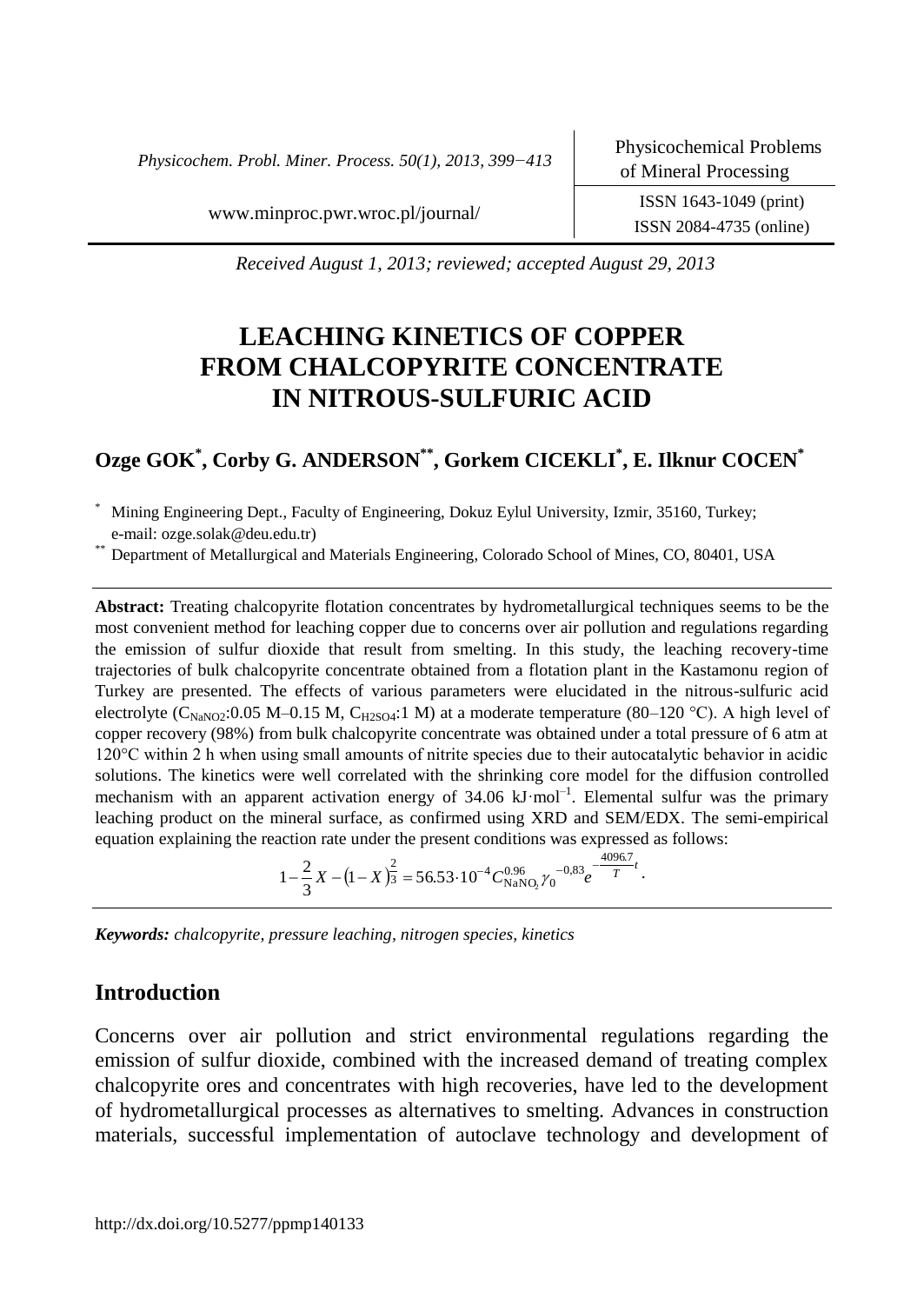more efficient mills for the fine or ultrafine grinding of sulfides have made chalcopyrite concentrate leaching more reliable and cost-competitive (Wang, 2005).

In the last two decades, although some hydrometallurgical processes have been conducted at the lab/pilot scale, only a few have been built at the plant scale (Corrans and Angove, 1993; Dreisinger et al., 2003; Jones, 1996; Kofluk and Collins, 1998; Dreisinger et al., 2002; Stanley and Submanian, 1977; Ferron et., 2001; Marsden et al., 2003). Typically, most of these methods promote the oxidation of copper from chalcopyrite concentrate in the presence of several species such as ferric ions, ferrous ions, cupric ions, silver ions, bacteria, pyrite and oxygen (Dixon et al., 2008; Dreisinger and Abed, 2002; Dutrizac et al., 1969; Hackl et al., 1995; Hirato et al., 1987; Hiroyoshi et al., 2000; Linge, 1976; Miller and Portillo, 1979; Munoz et al., 1979).

Sulfuric acid processing with the addition of a small amount of nitrogen species has been employed for a long time in some industrial applications. The first patented commercial process by Sunshine Precious Metals (Idaho, USA) used a sulfuric and dilute nitric acid mixture to leach silver- and copper-bearing ores (Caldon, 1978). Subsequently, "nitric acid" leaching was practiced under various process acronyms such as NSL (Brennecke et al., 1981), NITROX (Van Weert et al., 1986), ARSENO, and REDOX (Beattie et al., 1989). More recently, a novel process involving nitrogen species-catalyzed pressure leaching (NSC) was commissioned and performed successfully on an industrial scale at Sunshine Precious Metals (Anderson et al., 1992; Anderson et al., 1993). It was reported that silver and copper were successfully recovered from a complex sulfide concentrate at temperatures between 145°C and 155°C and at a total pressure of 7 atm (Ackerman et al., 1993). The NSC pretreatment process was proposed as a potential alternative process capable of being performed at "modest" process temperatures and pressures  $(125-170^{\circ}$ C and 6-10 atm) and with a lower oxygen demand (associated with the partial oxidation of sulfide to zero-valence sulfur). The process employs sulfuric acid to achieve high proton activity, oxygen/air as the primary oxidant, and a low concentration of nitrite, which, in a broad sense, acts in a "catalytic" role (Baldwin and Van Weert, 1996; Anderson, 2003). The reasons for favoring nitrogen species are (i) they are powerful oxidizing agents, (ii) the  $NO<sub>x</sub>$  gases produced ( $NO$ ,  $NO<sub>2</sub>$ , etc.) remove other reaction products from the mineral surfaces, (iii) high temperatures increase the reaction rates, and (iv) the oxidant can be regenerated autocatalytically.

# **Reaction Sequence of Chalcopyrite Dissolution**

The complex chemistry of chalcopyrite leaching in acidic nitrite electrolyte can be explained based on data (Gok and Anderson, 2013) for the CuFeS<sub>2</sub>-H<sub>2</sub>SO<sub>4</sub>-NaNO<sub>2</sub>- $H<sub>2</sub>O$  system as follows: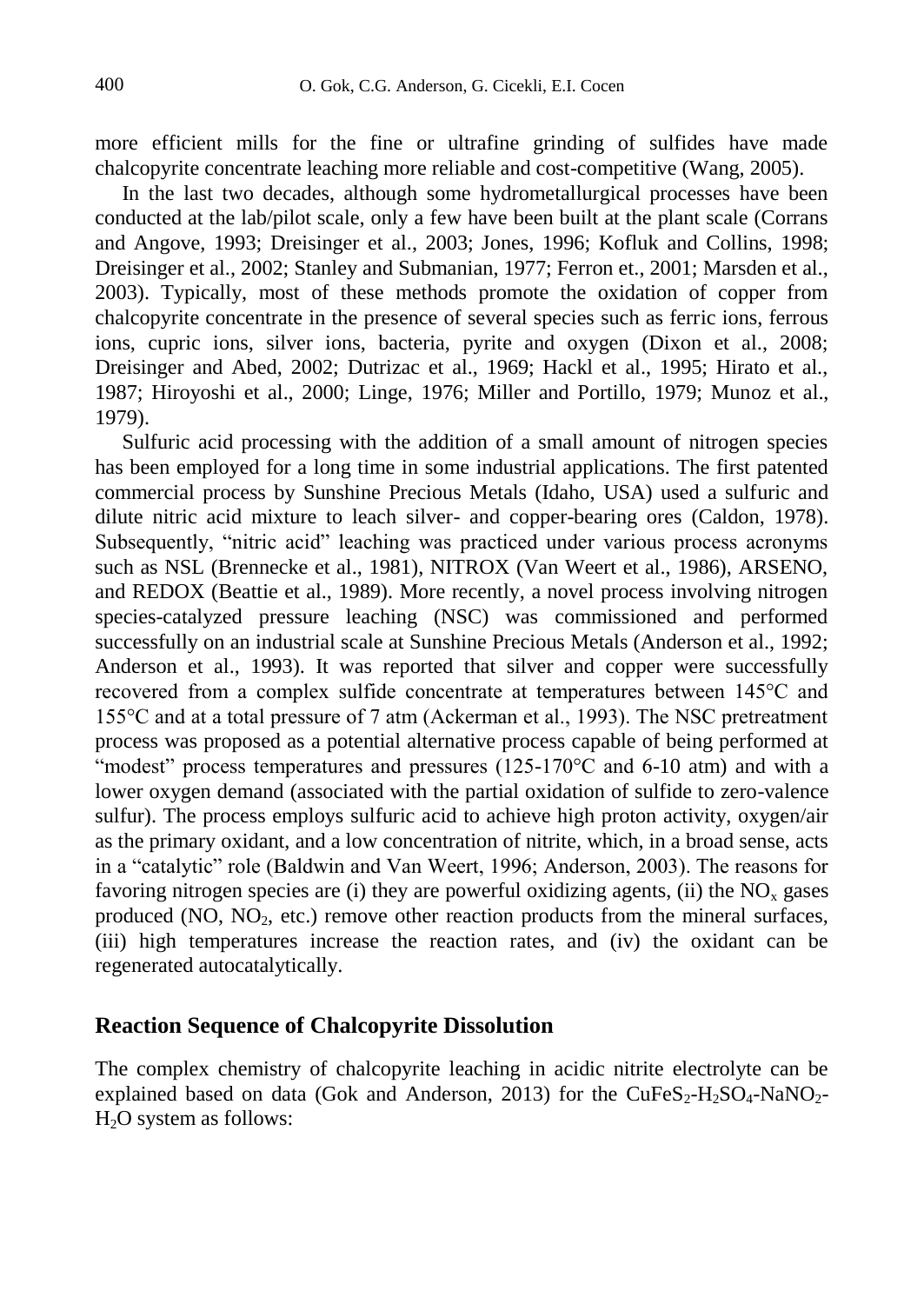$$
CuFeS_2 + 8NaNO_2 + 6H_2SO_4
$$
  
= CuSO<sub>4</sub> + FeSO<sub>4</sub> + 2NO<sub>2(g)</sub> + 6NO<sub>(g)</sub> + 4Na<sub>2</sub>SO<sub>4</sub> + 2S<sup>o</sup> + 6H<sub>2</sub>O (1)

$$
2FeSO_4 + 2NaNO_2 + 2H_2SO_4 = Fe_2(SO_4)_3 + Na_2SO_4 + 2NO_{(aq)} + 2H_2O.
$$
 (2)

In that study, it was found that both nitric oxide  $(NO<sub>(g)</sub>)$  and nitrogen dioxide  $(NO<sub>2(g)</sub>)$  were most likely to be generated as products of chalcopyrite leaching with nitrite. During the oxidation, in addition to  $NO<sub>(g)</sub>$  and  $NO<sub>2(g)</sub>$ , the system may contain a number of other nitrogen compounds  $(HNO_2, N_2O_4, NO_2, N_2O_3, HNO_3 \text{ and } NO_3)$  that have various catalytic activities. Nitrous acid  $(HNO<sub>2</sub>)$  has been predicted to be the most kinetically reactive form when nitrite salt is introduced into the acidic solution. The two-step disproportionation reaction mechanism of  $HNO<sub>2</sub>$  to  $NO<sub>(g)</sub>$  and  $NO<sub>2(g)</sub>$  has been described by Eqs. 3-5 (Park and Lee, 1988).

$$
NaNO_{2(aq)} + H^{+} = HNO_{2(aq)} + Na^{+} \qquad K = 2.51 \times 10^{3}
$$
 (3)

$$
4HNO_{2(aq)} = 2N_2O_{3(g)} + 2H_2O; \qquad K = 4.29 \times 10^{-3} \text{ M}^{-2} \cdot \text{atm}
$$
 (4)

$$
2N_2O_{3(g)} = 2NO_{(g)} + 2NO_{2(g)}; \qquad K = 1.91 \text{ atm.}
$$
 (5)

The convincing work by Markovitz et al. (1981) showed that the rate of homolysis of  $N_2O_{3(g)}$  to  $NO_{(g)}$  and  $NO_{2(g)}$  was much greater than hydrolysis to  $HNO_2$ . Nitric oxide is more likely to be in the gas phase due to its lower solubility and is re-oxidized to  $HNO<sub>2</sub>$  in the oxidizing environment (Awad and Stanbury, 1993), as indicated in Eq. 6. Nitrogen dioxide immediately reacts with water to form two oxyacids, nitric acid and nitrous acid (Kameoka and Pigford, 1977), according to Eq. 7. The cyclic  $NO<sub>x</sub>$ redistribution mechanism is completed by this equilibrium, and only one fourth of the initial amount of nitrous acid is lost. Finally, all of the nitrogen species that evolve in the electrolyte from the nitrite salt, except  $NO_{(g)}$ , are oxidized to nitrate  $(NO<sub>3</sub><sup>-</sup>)$  (Gok, 2009).

$$
2NO(aq) + \frac{1}{2}O2(aq) + H2O \rightarrow 2HNO2(aq)
$$
 (6)

$$
2NO_{2(g)} + H_2O = HNO_{3(aq)} + HNO_{2(aq)}; \qquad K = 1.81 \times 10^8 \text{ M}^2 \cdot \text{atm}^{-1}. \tag{7}
$$

The reaction scheme explained above takes into account both the steady-state absorption of  $NO<sub>x</sub>$  gases into the electrolyte and the disproportionation reactions. These non-elementary reaction steps also give a more complete understanding of the regeneration process.

The present study provides an extensive investigation into the leaching kinetics of copper from bulk chalcopyrite concentrate in nitrous-sulfuric acid with an emphasis on the roles of temperature, initial nitrite concentration, and particle size, which have not been sufficiently studied from a theoretical or practical point of view.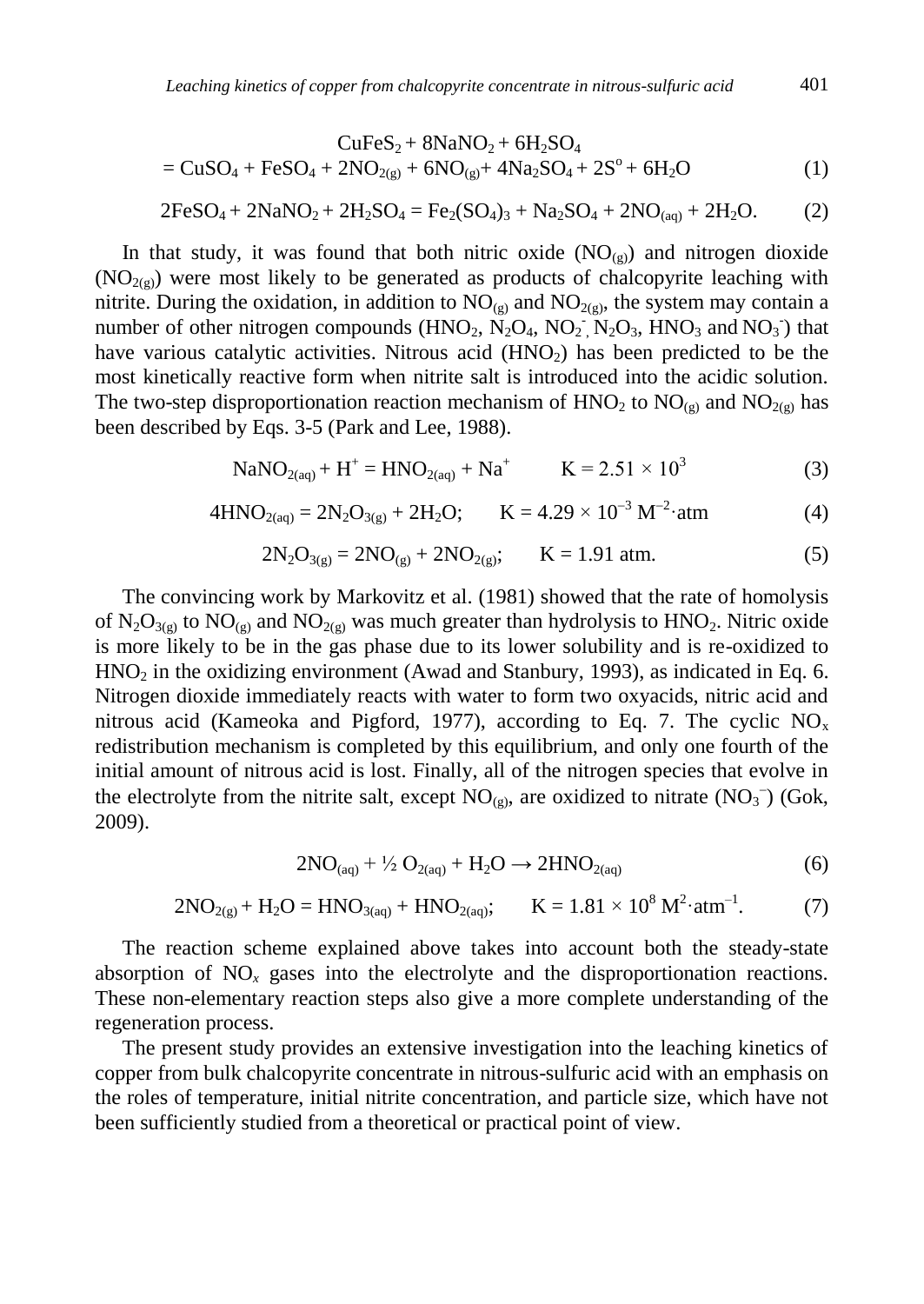# **Material and Methods**

# **Materials**

Experiments were implemented with bulk concentrate obtained from the Küre Copper Concentrator Plant, Eti Bakır A.S., Kastamonu-Turkey, where CuFeS<sub>2</sub>–ZnS- $F \in S<sub>2</sub>$  complex ore is treated. The chemical and mineralogical compositions of the  $\cdot$  asreceived'' bulk concentrate are presented in Table 1.

Mineralogical analyses performed by scanning electron microscopy (SEM) coupled with energy dispersive spectroscopy (EDS) and X-ray diffraction of the bulk concentrate revealed that the sample contained mainly chalcopyrite with sphalerite, pyrite and small amounts of bornite. The primary gangue mineral was quartz. Chemical analyses by atomic absorption spectrometry (AAS) in conjunction with the mineralogical findings were used to determine mineralogical composition.

| <b>Chemical Analysis</b> |       | Mineralogical Analysis           |      |  |
|--------------------------|-------|----------------------------------|------|--|
| Element                  | $\%$  | Mineral                          | $\%$ |  |
| Cu                       | 11.21 | CuFeS <sub>2</sub>               | 28   |  |
| Fe                       | 32.36 | Cu <sub>5</sub> FeS <sub>4</sub> | 3    |  |
| Zn                       | 5.10  | ZnS                              | 8    |  |
| S                        | 36.8  | FeS <sub>2</sub>                 | 51   |  |
| Co                       | 0.06  | SiO <sub>2</sub>                 | 4    |  |
| Ph                       | 0.02  | CaO                              | 0.35 |  |
| Ag(g/t)                  | 27    |                                  |      |  |

Table 1. Results of the chalcopyrite concentrate head sample assay

# **Experimental Procedure**

Experiments were conducted using a Parr 1 L 4520 M model vertical reactor constructed from titanium and controlled to within  $\pm 2$  °C using a Parr 4843 model temperature controller. Typically, the vessel was charged with electrolyte containing NaNO<sub>2</sub>, H<sub>2</sub>SO<sub>4</sub> and 5% w/v pulp density bulk chalcopyrite concentrate. Sodium nitrite immediately dissociated to produce nitrous acid in acid solution as described in Eq. 3. The experiments were initiated by introducing nitrite salt into the electrolyte at a concentration of 0.05–0.15 M. The system was then pressurized with oxygen on a continuous basis to maintain a total pressure of 6 atm. The temperature of the solution was varied over the range of 80–120  $^{\circ}$ C and the reaction sustained for 2 h. The initial sulfuric acid concentration was 1.0 M and the reaction was mixed well by stirring at 400 rpm by a magnetically driven twin impeller. Samples from each experiment were taken at the selected time intervals and analyzed using an atomic absorption spectrophotometer (Analytik Jena NovaA 300). XRD and SEM analyses were performed using a Rigaku Miniflex II diffractometer with Cu Kα radiation and a JEOL JXA-733 Superprobe, respectively. The particle size  $(d_{80})$  of the received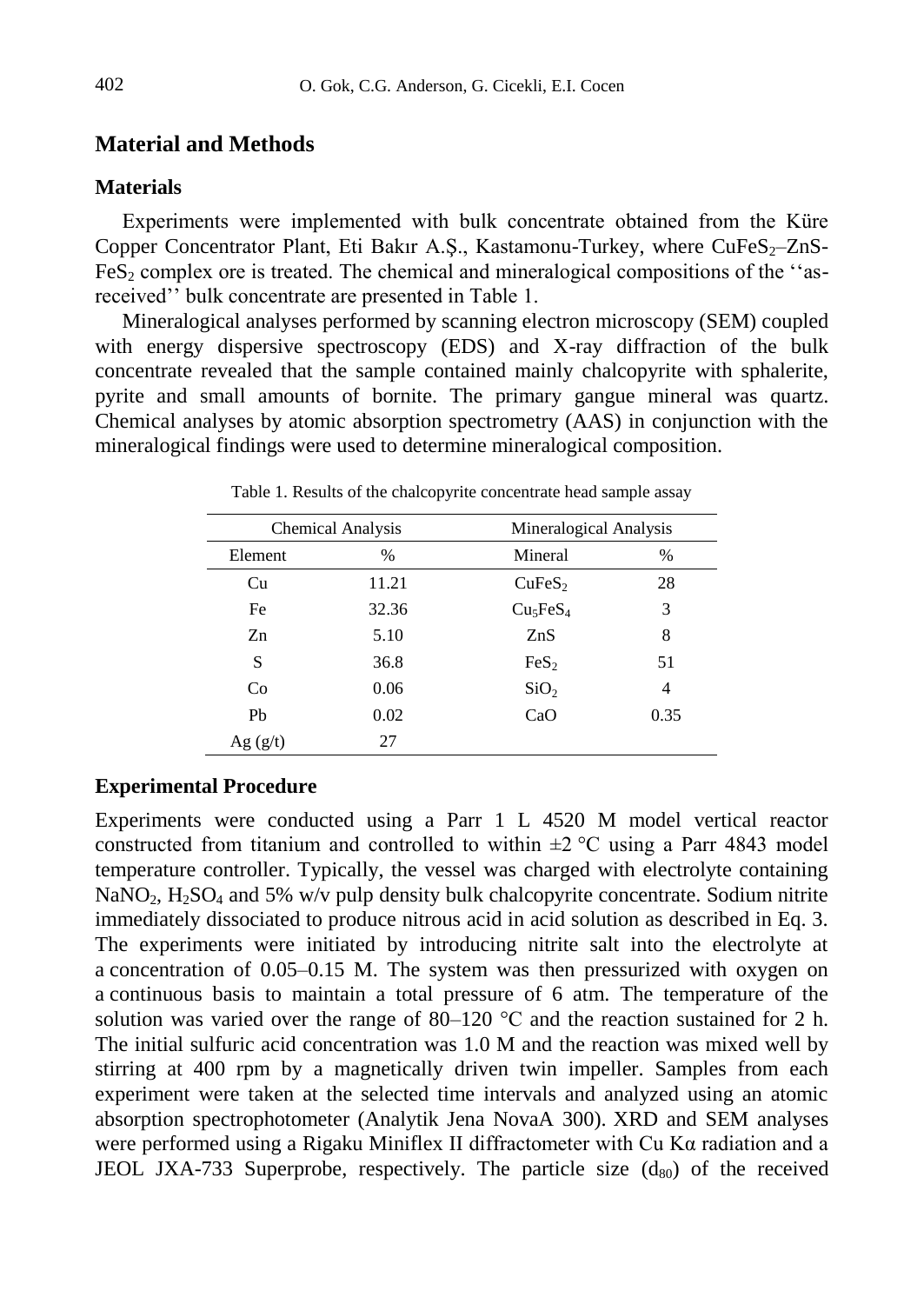samples, determined from measurements on an HORIBA/Partica LA-950V2 Particle Size Analyzer, was 35  $\mu$ m. Ultrafine milling of the as-received material to 15  $\mu$ m was performed using a ball mill. The size of the product was confirmed by particle size analysis.

# **Results and Discussion**

#### **Effects of parameters**

The influence of the concentration of nitrite on copper recovery was investigated using an electrolyte containing various initial sodium nitrite concentrations in the range of 0.05 M–0.15 M at 120  $^{\circ}$ C. The results are plotted in Fig. 1. Although the recoverytime curves overlapped during the first 15 min, the reaction rates were enhanced after the dissociation of nitrite into  $NO<sub>2(g)</sub>$  and  $NO<sub>(g)</sub>$  in acidic electrolyte. Additionally, the *in situ* regeneration of  $NO_x$  during the dissolution process minimized the need to add additional exogenous nitrite over the course of the reaction.



Fig. 1. Effect of the nitrite concentration on copper recovery. Initial electrolyte conditions:  $C_{H_2SO_4}$  =1 M,  $d_{mean}$  = 15 µm,  $T = 120$ °C,  $P_{tot}$  = 6 atm

The extraction of copper at various temperatures (80–120  $^{\circ}$ C) was implemented in the electrolyte containing  $0.10 M NaNO<sub>2</sub>$  and  $1 M H<sub>2</sub>SO<sub>4</sub>$  as depicted in Fig. 2. Copper recovery was enhanced by increasing temperature; 90% extraction was obtained at 120 °C, whereas only 60% copper extraction was obtained at 80 °C within 2 h. This is likely due to slower dissolution kinetics as temperature decreases due to the increasing viscosity of molten sulfur (Papangelakis, 2005).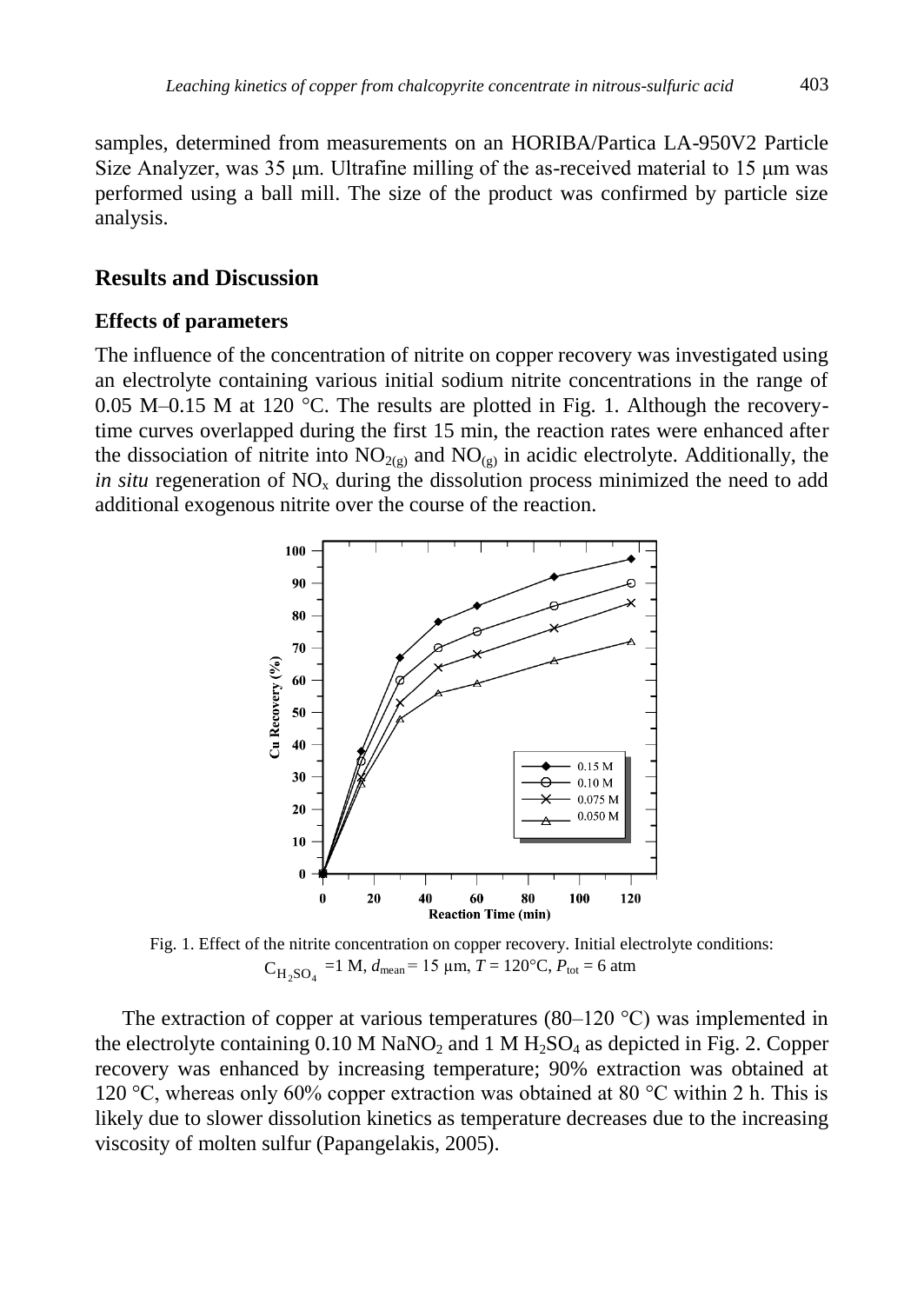

Fig. 2. Effect of the temperature on copper recovery. Initial electrolyte conditions:  $C_{\text{NaNO}_2}$  = 0.10 M,  $C_{\text{H}_2\text{SO}_4}$  = 1 M, d<sub>mean</sub> = 15 µm,  $P_{\text{tot}}$  = 6 atm

In this study, a set of grinding tests were performed to determine the effect of particle size on copper recovery. Tests were performed for three different particle sizes (35 μm, 25 μm, and 15 μm) at 120 °C under a total pressure of 6 atm. The results are illustrated in Fig. 3. Reducing the material size significantly increased copper recovery



Fig. 3. Effect of the particle size of concentrate on copper recovery. Initial electrolyte conditions:  $C_{\text{NaNO}_2} = 0.10 \text{ M}, C_{\text{H}_2\text{SO}_4} = 1 \text{ M}, T = 120^{\circ}\text{C}, P_{\text{tot}} = 6 \text{ atm}$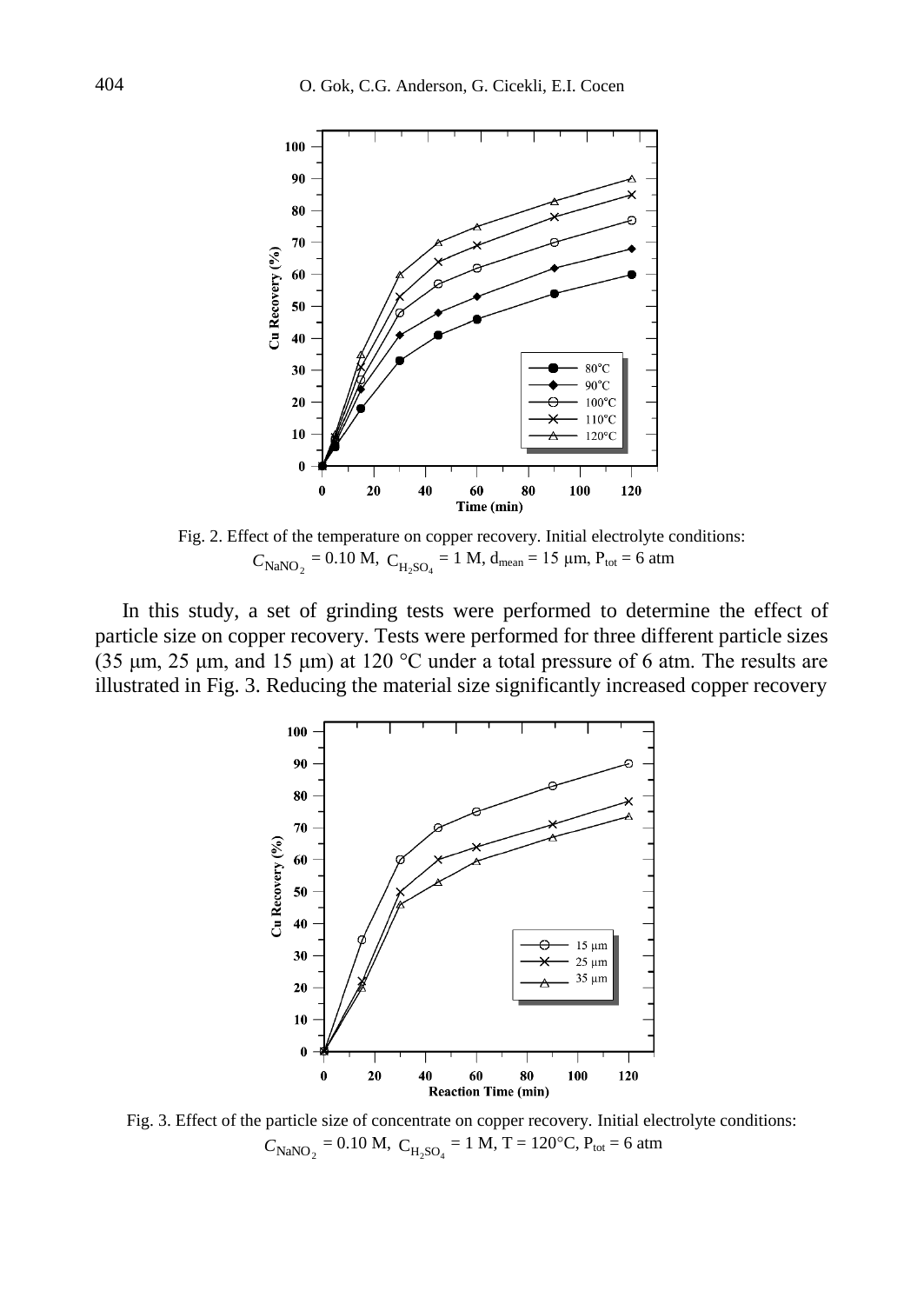(from 70% to 90%). These findings revealed that this is a classic heterogeneous reaction system in which the larger surface area due to the smaller particle size has a beneficial effect. Similar behavior has been reported for the nitric-sulfuric acid system (Anderson et al., 1991). Researchers have explained that this type of dramatic improvement in conversion is usually indicative of a reaction controlled by diffusional effects. Less encapsulation of the particle in molten sulfur could be observed by grinding the material to increase its total surface area. Size reduction also enables more copper to be solubilized by generating more  $NO$  and  $NO<sub>2</sub>$  gas according to the reaction shown in Eq. 1.

# **Kinetic Analysis**

A non-catalytic heterogeneous reaction model was conducted to evaluate the kinetic parameters and the rate-controlling step of the chalcopyrite dissolution in acidic nitrite solutions. The rate controlling step of the reaction between solid particles and electrolyte can be due to one of the following: external diffusion of the reactant through the boundary layer of the fluid surrounding the particle, reaction on the surface between the fluid reactant and the solid, or internal diffusion of the reactant through the reaction products on the particle (Levenspiel, 1972; Mazet, 1992). Three shrinking core models were tested to better understand the leaching mechanism of chalcopyrite in acidic nitrite solutions (Aydogan et al., 2005; Levenspiel, 1972):

$$
X = \frac{3b^{'}k_{g}C_{A}}{\rho_{B}r_{o}}t
$$
 (film diffusion control) (8)

$$
1 - (1 - X)^{\frac{1}{3}} = \frac{b^{\dagger} k_r C_A}{\rho_B r_o} t
$$
 (surface chemical reaction control) (9)

$$
1 - \frac{2}{3}X - (1 - X)^{\frac{2}{3}} = \frac{2b'k_d D_e C_A}{\rho_B r_o^2} t
$$
 (ash diffusion control). (10)

Rate constant values and their correlation coefficients in these models are presented in Table 2. Detailed analysis of the data revealed that diffusion through the product layer is the limiting step in the dissolution reaction. Therefore, subsequent linearization of the values obtained from temperature-, particle size- and nitrite concentration-related experiments was performed by the model equation  $1 - 2/3X - (1)$  $(-X)^{2/3} = k_d t$ . The model plots for nitrous acid concentration and temperature are given in Fig. 4 and Fig. 5. Apparent rate constants  $k_1$  and  $k_2$  were found from the slopes of the straight lines.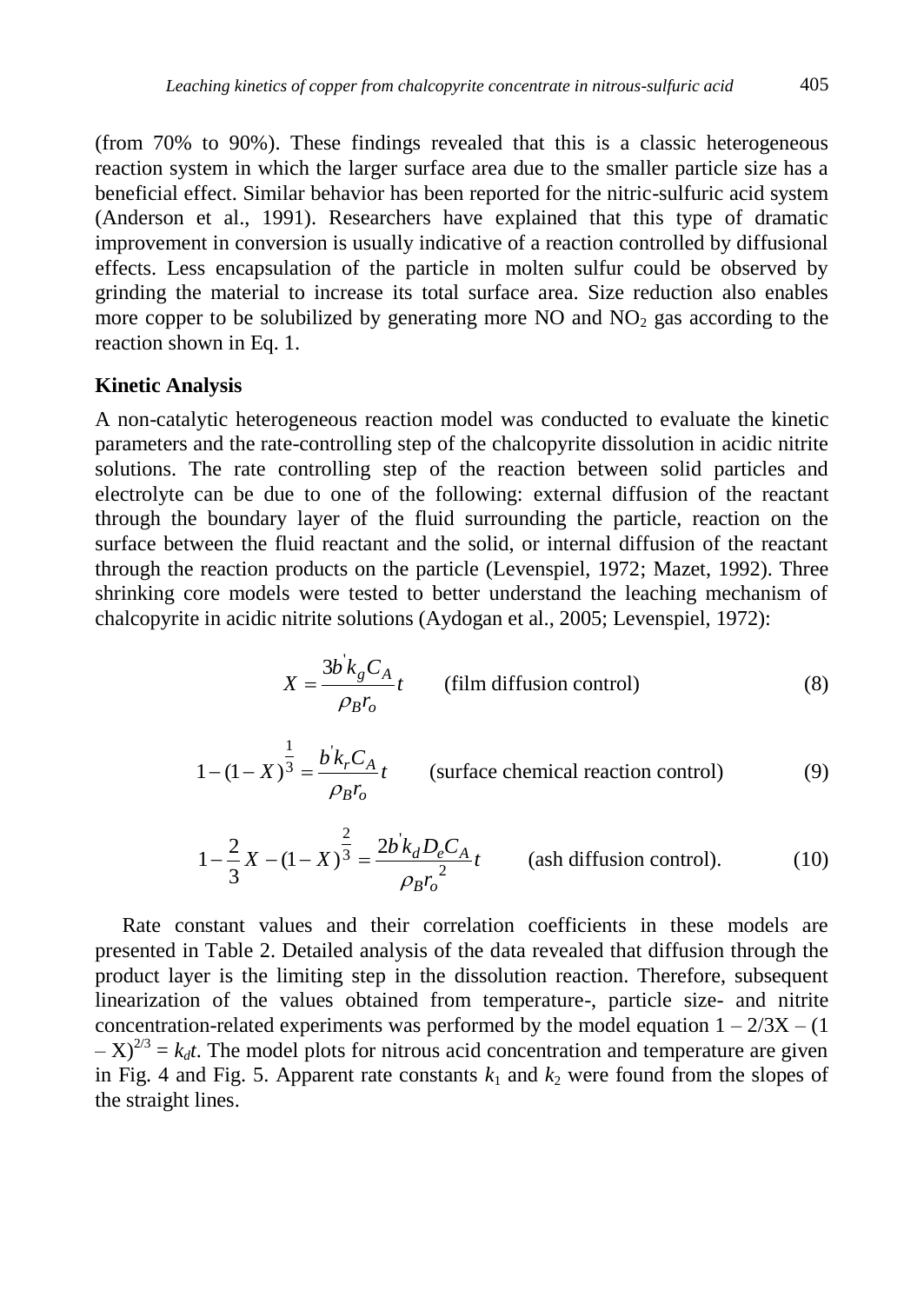|                    | Surface chemical reaction<br>$1-(1-X)^{1/3}$ |        | Diffusion through product layer<br>$1 - 2/3X - (1 - X)^{2/3}$ |        |
|--------------------|----------------------------------------------|--------|---------------------------------------------------------------|--------|
|                    | $k_r$ (min <sup>-1</sup> )                   | $R^2$  | $k_d$ (min <sup>-1</sup> )                                    | $R^2$  |
| Concentration (M)  |                                              |        |                                                               |        |
| 0.05               | 0.0035                                       | 0.7019 | 0.008                                                         | 0.9768 |
| 0.075              | 0.0044                                       | 0.8199 | 0.012                                                         | 0.9840 |
| 0.10               | 0.0052                                       | 0.8238 | 0.016                                                         | 0.9830 |
| 0.15               | 0.0066                                       | 0.9008 | 0.023                                                         | 0.9902 |
| Particle Size (mm) |                                              |        |                                                               |        |
| 0.035              | 0.0035                                       | 0.8203 | 0.0008                                                        | 0.9812 |
| 0.025              | 0.0039                                       | 0.8014 | 0.0010                                                        | 0.9798 |
| 0.015              | 0.0052                                       | 0.8238 | 0.0016                                                        | 0.9830 |
| Temperature (K)    |                                              |        |                                                               |        |
| 353                | 0.0026                                       | 0.8411 | 0.0005                                                        | 0.9939 |
| 363                | 0.0031                                       | 0.8031 | 0.0007                                                        | 0.9928 |
| 373                | 0.0038                                       | 0.8032 | 0.0010                                                        | 0.9860 |
| 383                | 0.0045                                       | 0.8377 | 0.0013                                                        | 0.9890 |
| 393                | 0.0052                                       | 0.8238 | 0.0016                                                        | 0.9830 |

Table 2. Apparent rate constants and correlation coefficients for shrinking core model



Fig. 4. Plot of the shrinking core model for the effect of nitrite concentration on the reaction rate

Fig. 5. Plot of the shrinking core model for the the effect of temperature on the reaction rate

When temperature is selected as a variable factor, activation energy of the leaching reaction can be calculated by the expression below. The value of activation energy,  $E_a$ , and the pre-exponential factor,  $A$ , are estimated to be  $34.06 \text{ kJ} \cdot \text{mol}^{-1}$  and  $56.26 \text{ min}^{-1}$ , respectively, from Fig. 6.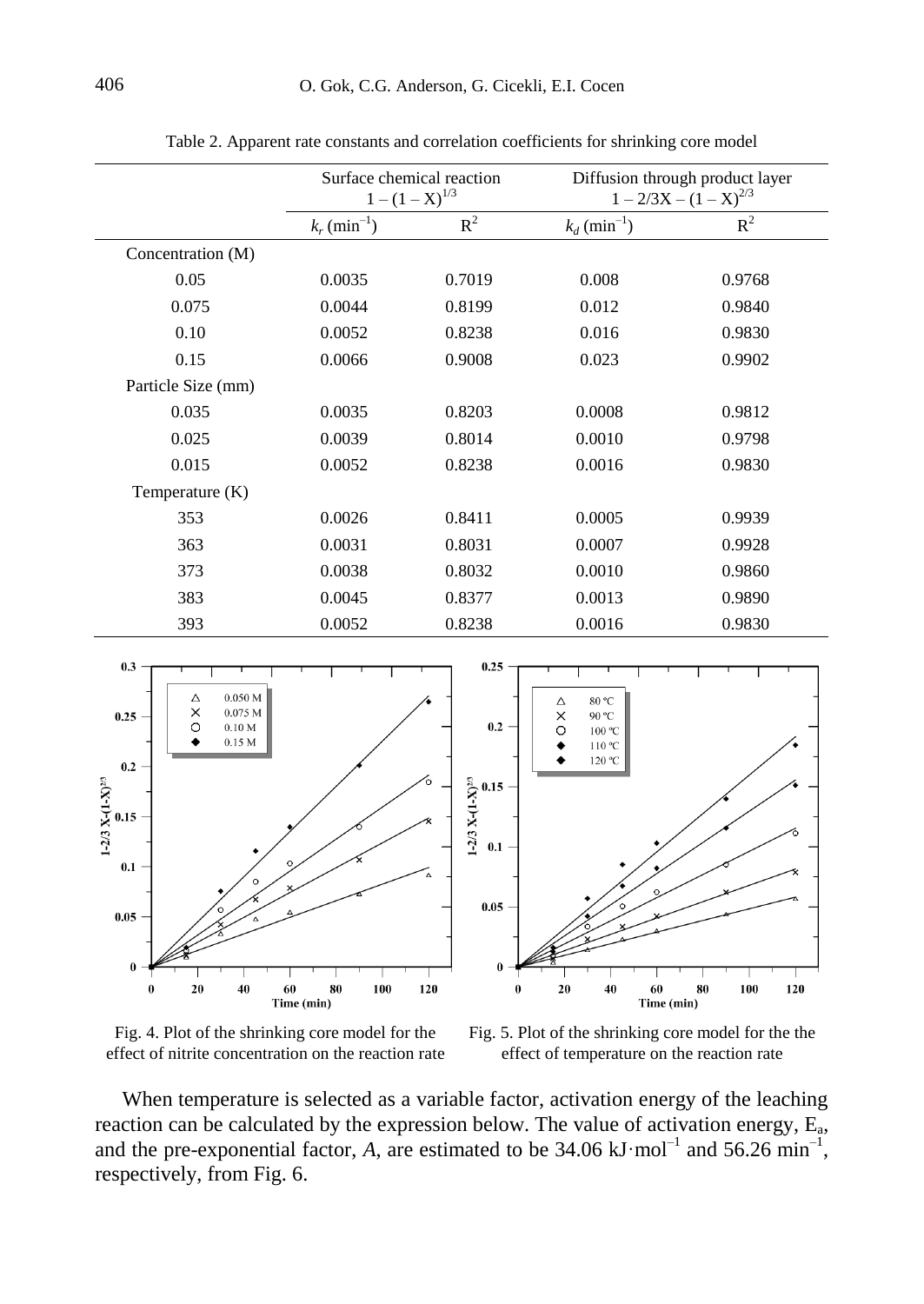$$
k_d = Ae^{\frac{-E_a}{RT}}
$$
 (11)

Typically, low activation energy  $( $20 \text{ kJ/mol}^{-1}$ ) confirms the presence of$ a diffusion-controlled system (Jackson, 1982). However, Baba et al. (2009) and Olanipekun (1999) have claimed that some diffusion-controlled reactions have unexpectedly high activation energies (Tsuchida et al., 1982; Baba and Adekola, 2010).



Fig. 6. Plot of parabolic leaching rate constants vs. inverse of temperature (Arrhenius plot)

Fig. 7. Determination of reaction order for chalcopyrite dissolution in acidic nitrite electrolyte

It should be noted that in some instances the rate controlling mechanism of the heterogeneous dissolution process can be predicted better from the kinetic equations rather than the activation energy. Aydogan et al. (2007) demonstrated that a diffusioncontrolled process is slightly dependent on temperature, while the chemically controlled process is strongly dependent on temperature. Researchers found the activation energy to be  $42.26 \text{ kJ} \cdot \text{mol}^{-1}$  in the range of  $27-60 \text{ °C}$  for the Turkish galena concentrate in 0.5 M HNO<sub>3</sub> and 1.0 M H<sub>2</sub>O<sub>2</sub> electrolyte. Based on discussions in literature and the correlation coefficients given in Table 2, it was concluded that the dissolution mechanism is controlled by diffusion through the product layer.

The effect of nitrite concentration on the reaction rate was investigated from a plot of  $\ln k_1$  vs.  $\ln C_{\text{HNO2}}$ . The slope of the plot (Fig. 7) reveals that the reaction order is 0.96 with respect to nitrous acid. Aydogan et al. (2007) obtained a similar reaction order for leaching in nitric acid and hydrogen peroxide.

To elucidate the rate-determining step for this study, kinetic curves (presented in Fig. 3) were linearized by means of Eq. 10. Generally, if diffusion controls the reaction rate, there is a linear relation between the apparent rate constant,  $k_3$ , and the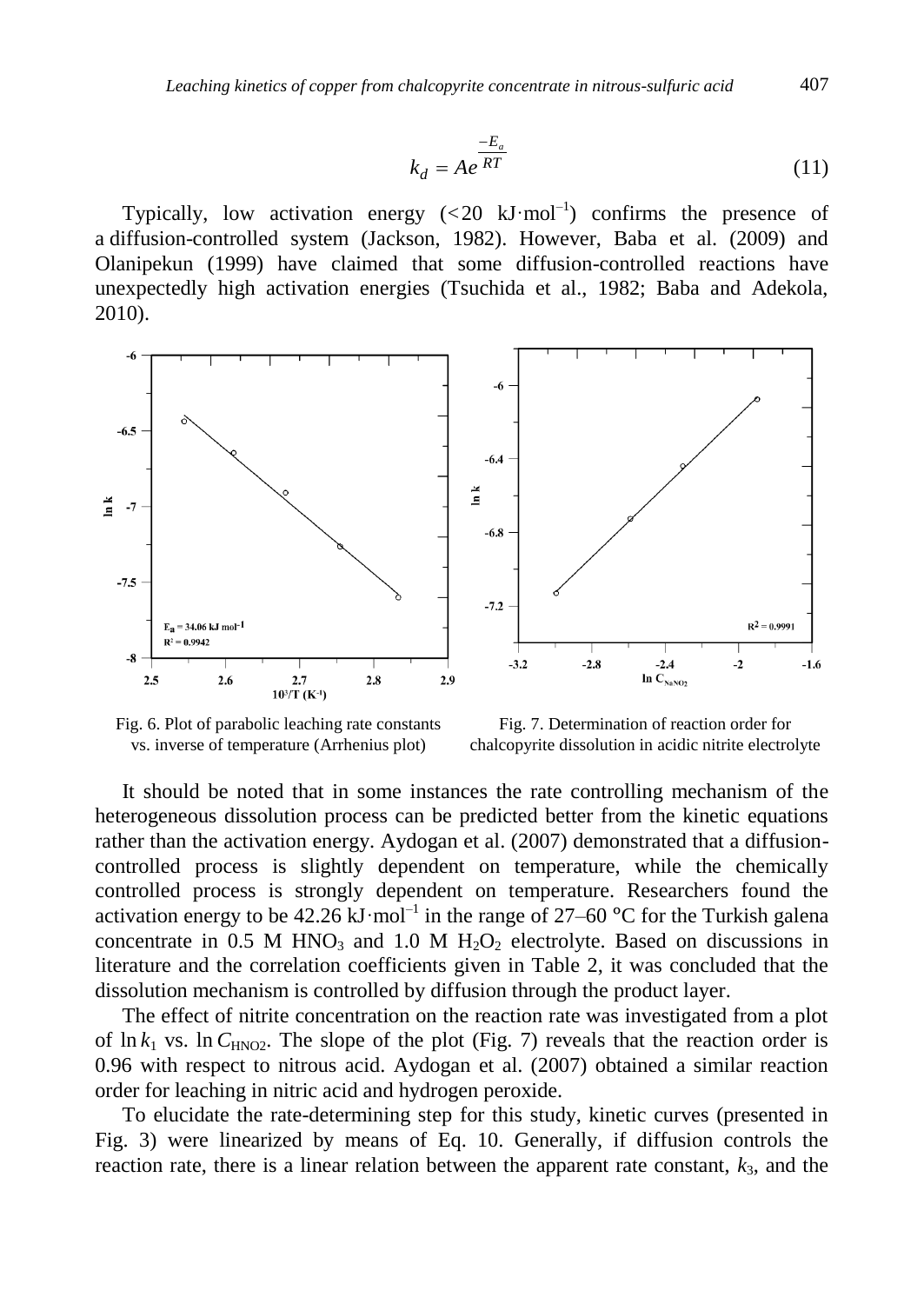reciprocal of the square of particle radius,  $1/r_0^2$ . A linear dependence between *k* and  $1/r_0^2$  values is observed in Fig. 8 which confirms that diffusion through the product layer is the rate-limiting step for this process.

A semi-empirical model describing the effects of the reaction parameters on the rate constant of the reaction can be written as follows:

$$
k_d = k_o C^a \gamma_o^b e^{\frac{-E_a}{RT}}.
$$
\n(12)

Combining Eqs. (11) and (12), the following equation is obtained:



$$
1 - \frac{2}{3}X - (1 - X)^{\frac{2}{3}} = k_o C^a \gamma_o^b e^{\frac{-E_a}{RT}} t
$$
 (13)

The constant *a* was estimated to be 0.96 from the slope of the line in Fig. 7. The order of the initial particle radius, *b*, was found to be –0.83 from the ln *k* vs. ln  $\gamma_0$  plot in Fig. 9. Substituting the values of *a*, *b*, and  $E_a$  into Eq. 13, the value of  $k_0$  is calculated to be  $56.53 \cdot 10^{-4}$ . Hence, the proposed model equation to describe chalcopyrite leaching in acidic nitrite electrolyte is described as follows:

$$
1 - \frac{2}{3}X - (1 - X)^{\frac{2}{3}} = 56.53 \cdot 10^{-4} C_{\text{NaNO}_2}^{0.96} \gamma_o^{-0.83} e^{\frac{-4096.7}{T}} t. \tag{14}
$$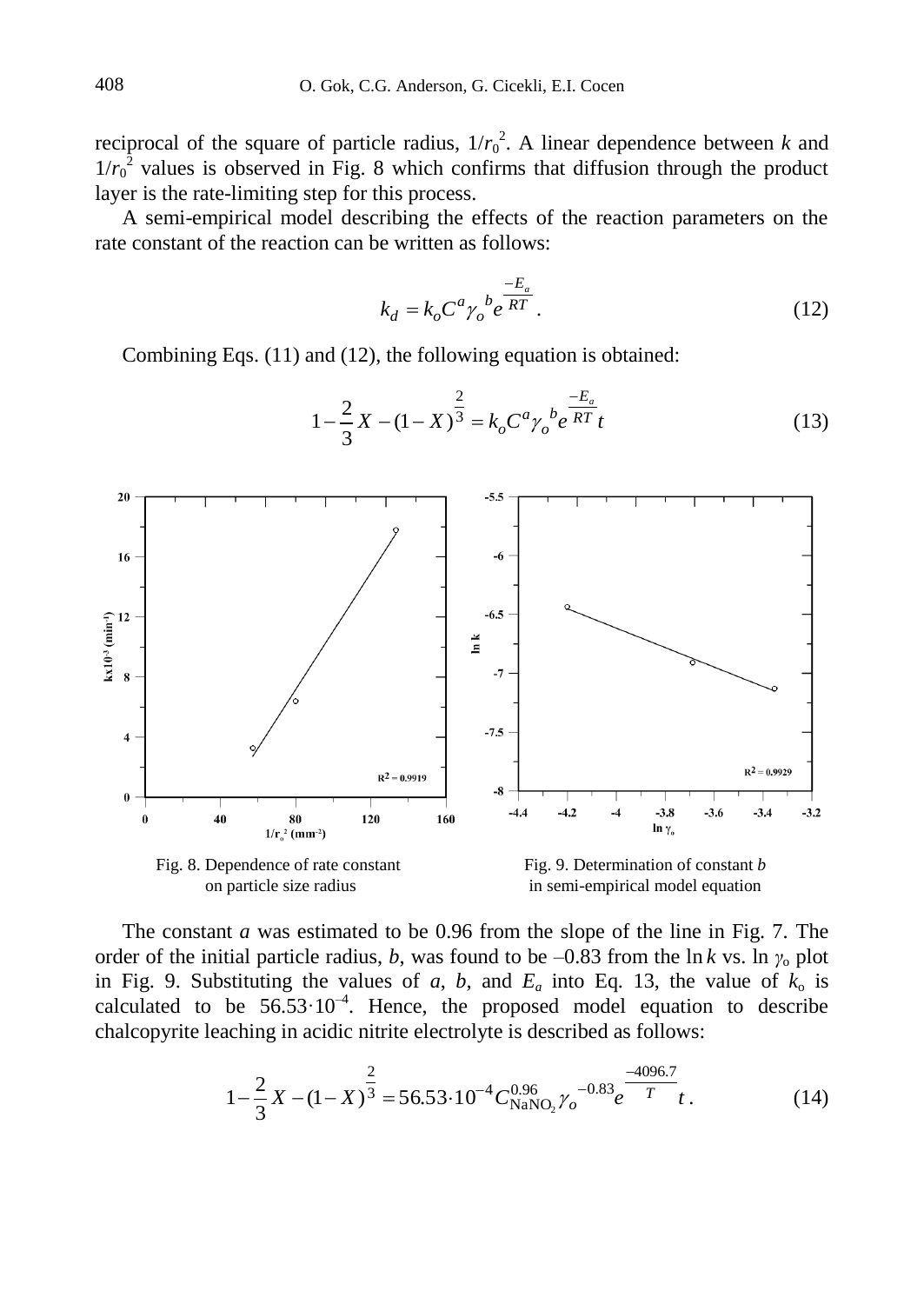The agreement between experimental results and theoretical calculations (Eq. 13) was tested (Fig. 10). The correlation is reasonably satisfactory and suggests that Eq. 14 can be used to predict the leaching rate for the ranges of particle size, acid concentrations and temperatures used in this study.



Fig. 10. Correlation of the observed and estimated values of reaction rate constants

### **Characterization of Solid Residue**

Chemical (AAS) and physical analyses (SEM and XRD) were performed to explain the behavior of the sulfide concentrate during the leaching of chalcopyrite with nitrite. Chemical analyses of the solid residue indicated that during the first hour most of the pyrite and sphalerite were leached. The dissolution of chalcopyrite, pyrite and sphalerite over time can also be observed from the XRD analyses of the head sample (Fig. 11a) and residues obtained after 2 h (Fig. 11b). SEM micrographs and X-ray diffraction spectra revealed non-conductive sulfur layers and quartz to be the major components. The micrographs and spectra of product layers formed on the particle surface are presented in Fig. 11 and Fig. 12 for the optimum chalcopyrite dissolution conditions:  $0.10$  M NaNO<sub>2</sub>, 1 M H<sub>2</sub>SO<sub>4</sub> at 393 K. As the sulfur layer builds, it impedes the reaction so that diffusion through the product layer is a major reaction barrier. However, it is clear that the formation of elemental sulfur does not hinder the reaction within two hours at higher temperatures.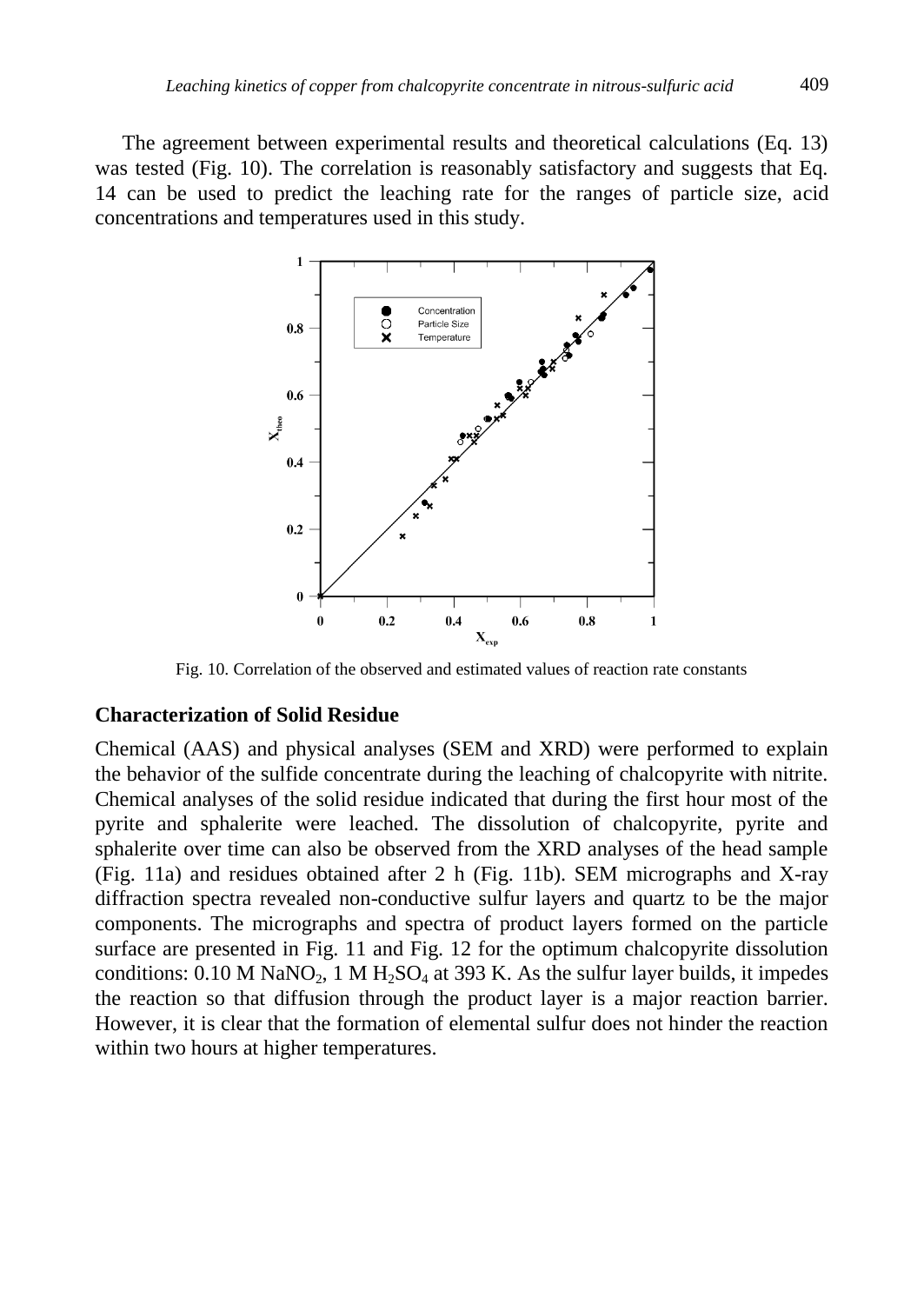

solid residue at 120 °C after 2 h. In the figure:  $Ch =$ chalcopyrite,  $P =$  pyrite,  $Sp =$ sphalerite,  $B =$  Bornite,  $S =$  Sulfur,  $Q =$  Quartz

Fig. 11. XRD patterns of (a) bulk concentrate, (b) Fig. 12. SEM micrographs of solid residue at 120 °C after 2 h at magnification 1500×

# **Conclusions**

The kinetics of dissolution of bulk chalcopyrite concentrate in acidic nitrite electrolyte have been investigated in the temperature range of 80–120 °C. On the basis of the results provided by the experiments, the following can be concluded.

- An increase in nitrite concentration from 0.05 M to 0.15 M caused a significant increase in leaching from 72% to 98% over the course of 120 min.
- The dissociation products of nitrous acid, NO and  $NO<sub>2</sub>$ , were realized during the withdrawn of the liquid samples. The rapid extraction of copper from the complex mineral matrix with such small amounts of nitrite revealed that NO reacted with oxygen to regenerate  $HNO<sub>2</sub>$ . Accordingly, nitrous acid could follow a second reaction path by reacting with a nitrate ion, reducing the nitrate to form  $NO<sub>2</sub>$  and water. The key intermediate product of the reaction, nitrous acid, serves both to reduce nitrate and to oxidize NO. Overall, more nitrous acid is produced than consumed.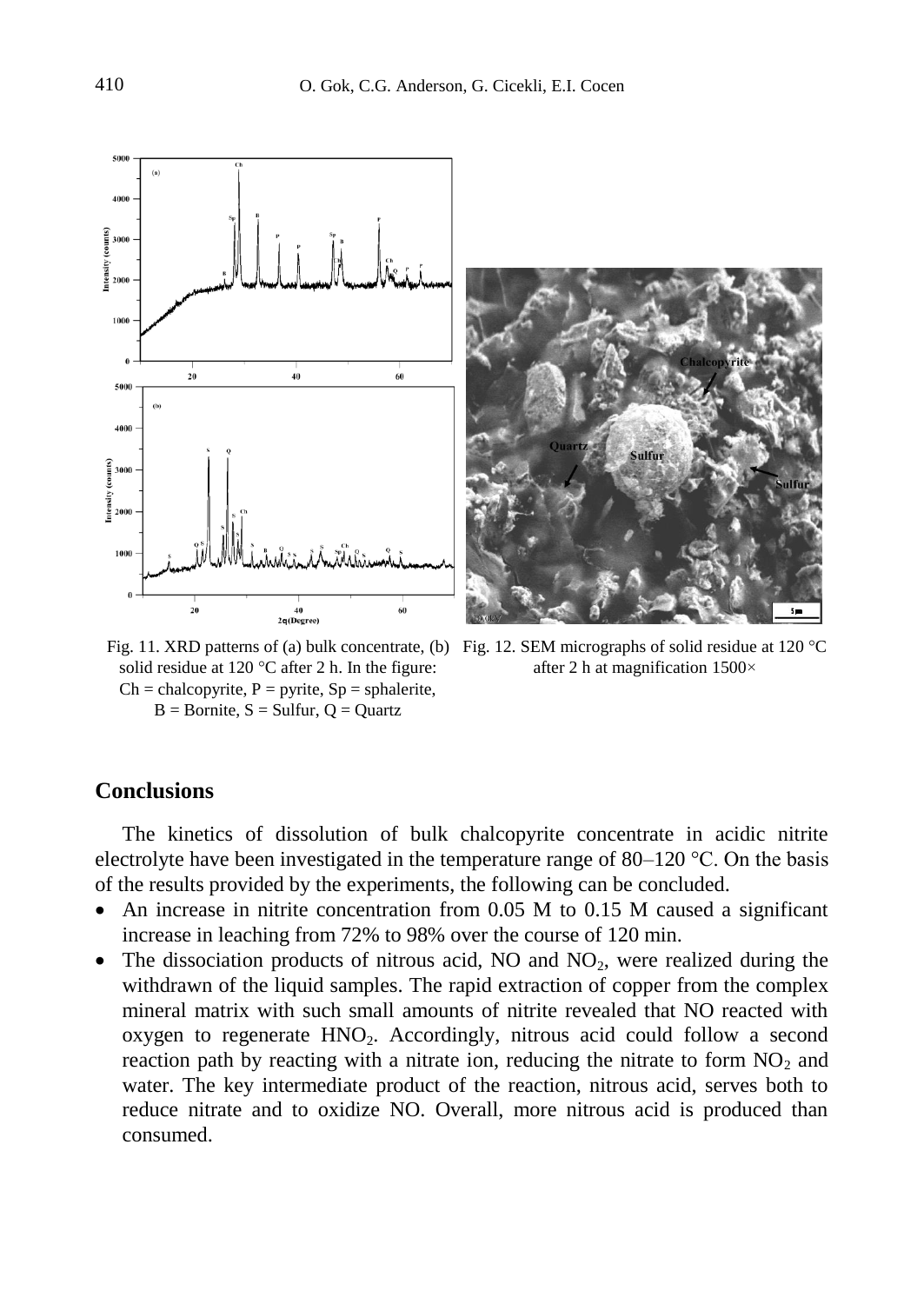- The leaching of chalcopyrite concentrate with a particle size of 15  $\mu$ m in nitritecontaining solutions had a high reaction rate. Over 98% of the copper was dissolved in 120 min at 120 °C. Pyrite and sphalerite were completely dissolved within 120 min, as confirmed with X-ray diffraction measurements.
- The extraction of copper obeyed a shrinking core model with a diffusion-controlled mechanism in which the diffusion through the product layer was the rate-limiting step. The value of activation energy was calculated to be  $34.06 \text{ kJ} \cdot \text{mol}^{-1}$  and the reaction order with respect to nitrite concentration was 0.96. This is consistent with the following semi-empirical relation:

$$
1 - \frac{2}{3}X - (1 - X)^{\frac{2}{3}} = 56.53x10^{-4}C_{\text{NaNO}_2}^{0.96}\gamma_o^{-0.83}e^{\frac{-4096.7}{T}}t.
$$

 The results of the post-leaching process indicated the presence of a residue containing elemental sulfur and quartz as its major constituents. This was confirmed by both X-ray diffraction spectra and SEM micrographs.

# **Acknowledgement**

The author wish to express appreciation to Eti Bakir A.S. for supplying the Küre chalcopyrite concentrate. Dr. Hatice Yilmaz is also acknowledged for the acquisition of XRD and SEM data. Appreciation is extended to Dr. Erkan Güler for his invaluable comments.

# **References**

- ACKERMAN J.B., ANDERSON C.G., NORDWICK S.M., KRYS L.E., 1993. *Hydrometallurgy at the Sunshine Mine metallurgical complex*. In: Hiskey B., Wadsworth M. (Eds.), Proceedings of AIME Meeting, Hydrometallurgy-Fundamentals, Technology and Innovations, Littleton, Colorado, 477–498.
- ANDERSON C.G., KRYS, L.E., HARRISON, K.D., 1992. *Treatment of metal bearing mineral material*. Chemical Abstract, US Patent No. 5096486.
- ANDERSON C.G., HARRISON K.D., KRYS L.E., 1993. *Process Integration of sodium nitrite oxidation and fine grinding in refractory precious metal concentrate pressure leaching*. In: Mishra R.K. (Ed.), *Precious Metals*, Allentown, Pennsylvania, 19-45.
- ANDERSON C.G., HARRISON K.D., KRYS L.E., 1996. *Theoretical considerations of sodium nitrite oxidation and fine grinding in refractory precious metals concentrate pressure leaching*. Minerals and Metallurgical Processing, AIME-SME, 4.
- ANDERSON C.G., 2003, *Treatment of copper ores and concentrates with industrial nitrogen species catalyzed pressure leaching and non-cyanide precious metals recovery*. J. Metals, 55, 32–36.
- AYDOGAN S., ARAS A., CAMBAZOGLU M., 2005, *Dissolution kinetics of sphalerite in acidic ferric chloride leaching*. Chem. Eng. J., 114, 67–72.
- AYDOGAN S., ARAS A., UCAR G., ERDEMOGLU M., 2007, *Dissolution kinetics of galena in acetic acid solutions with hydrogen peroxide*. Hydrometallurgy, 89, 189–195.
- AWAD H.H., STANBURY D.M., 1993, *Autooxidation of NO in aqueous solution*, Int. J. Chem. Kin., 25, 375–381.
- BABA A.A., ADEKOLA F.A., BALE, R.B., 2009, *Study of dissolution kinetics of a Nigerian cassiterite ore by hydrochloric acid*. Sci. Focus, 14 (2), 198–207.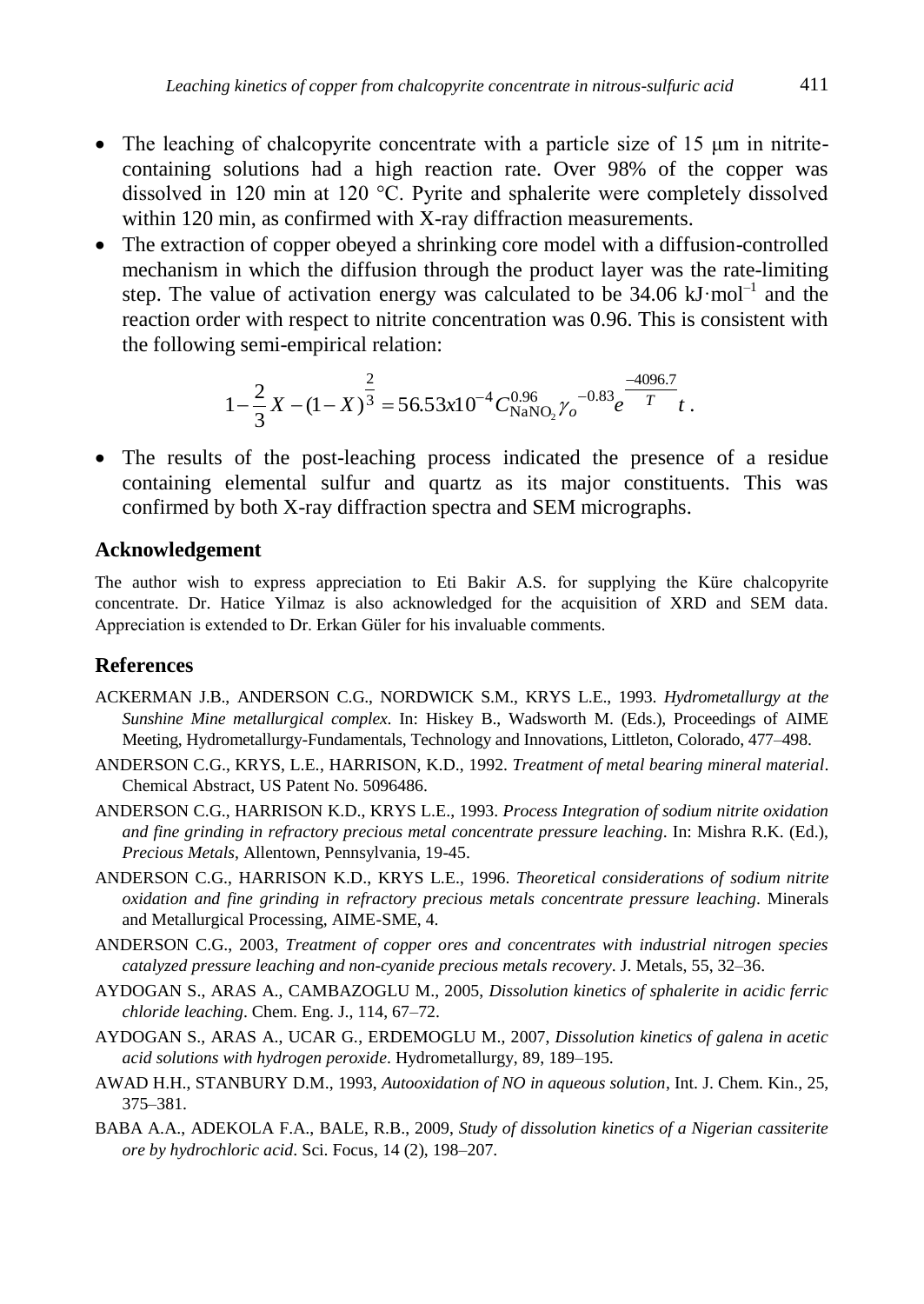- BABA A.A., ADEKOLA F.A., 2010, *Hydrometallurgical processing of a Nigerian sphalerite in hydrochloric acid: characterization and dissolution kinetics*. Hydrometallurgy, 101 (1–2), 69–75.
- BALDWIN S.A., VAN WEERT G.V., 1996, *On the catalysis of ferrous sulphate oxidation in autoclaves by nitrates and nitrites*. Hydrometallurgy, 42, 209–219.
- BEATTIE M.J.V., RANDSEPP R., ISMAY A., 1989. *Arseno/Redox Process for Refractory Gold Ores*. in: Dobby, G.S., Rao, S.R. (Eds.), Intern. Symp. Processing Complex Ores, Pergamon, Oxford, 431– 439.
- BRENNECKE H.M., BERGMANN O., ELLEFSON R.R., DAVIES D.S., LEUDERS R.E., SPITZ R.A., 1981, *Nitric-sulfuric leach process for recovery of copper from concentrate.* J. Min. Eng., 12, 20–24.
- CALDON F., 1978. *Treatment of metal bearing mineral material*. Chemical Abstract, US Patent No. 4084961.
- CORRANS I.J., ANGOVE J.E., 1993. *Activation of a Mineral Species*, Chemical Abstract, US Patent No 232491.
- DIXON D.G., MAYNE D.D., BAXTER K.G., 2008, *GalvanoxTM – a novel galvanically assisted atmospheric leaching technology for copper concentrate*. Canadian Metallurgical Quarterly, 47, 327– 336.
- DREISINGER D., ABED N.A., 2002, *Fundamental study of the reductive leaching of chalcopyrite using metallic iron part I: Kinetic analysis*. Hydrometallurgy, 66, 37.
- DREISINGER D., RICHMOND G., HESS F., LANCASTER T., 2002. *The competitive position of the Mt. Gordon copper process in the copper industry*. ALTA 2002 Copper 7 Forum. ALTA Metalurgical Services, Melbourne, 14.
- DREISINGER D.B., STEYL J.D.T., SOLE K.C., GNOINSKI J., DEMPSEY P., 2003. *The Anglo American Corporation/University of British Columbia (AAC/UBC) chalcopyrite process: An integrated pilot–plant evaluation*. in: Rivieros, A., Dixon, D.G., Dreisinger, D.B., Menacho, J. (Eds.), Copper 2003-Cobre 2003, Vol VI, Hydrometallurgy of copper, Montreal, 223–237.
- DUTRIZAC J.E., MACDONALD R.J.C., INGRAHAM T.R., 1969, *The kinetics of dissolution of synthetic chalcopyrite in aqueous acidic ferric sulphate solutions*. AIME, 245, 955–959.
- FERRON C.J., FLEMING C.A., O'KAN P.T., DREISINGER D.B., 2001, *Application of the PLATSOL process for simultaneous dissolution of copper, nickel, gold, and PGMs from sulfide concentrates and autocatalysts*. Precious Metals, 129–157.
- GOK O.S., 2009. *On the role of low-concentration nitrite in oxidative-leaching with oxygen*, PhD Thesis, Colorado School of Mines, CO, USA.
- GOK O., ANDERSON C.G., 2013, *Dissolution of Low-Grade Chalcopyrite Concentrate in Acidified Nitrite Electrolyte*, Hydrometallurgy, DOI No: 10.1016/j.hydromet.2013.01.021.
- HACKL R.P., DREISIGER D.B., PETERS E., KING J.A., 1995, *Passivation of chalcopyrite during oxidative leaching in sulfate media*. Hydrometallurgy, 39, 25–48.
- HIRATO T., KİNOSHITA M., AWAKURA Y., MAJIMA H., 1986, *The leaching of chalcopyrite with ferric chloride*. Metallurgical Transactions B, Process Metallurgy, 17, 19–28.
- HIROYOSHI N., MIKI H., HIRAJIMA T., TSUNEKAWA M.A., 2000, *Model for ferrous promoted chalcopyrite leaching*. Hydrometallurgy, 57, 31–38.
- JACKSON E., 1982, *Hydrometallurgical extraction and reclamation*. Chichester: Ellis Horwood Ltd., 46-47.
- JONES D.L., 1996. *CESL Copper Process*. Alta Copper Hydrometallurgy Forum, Brisbane, Australia, 24.
- KAMEOKA Y., PIGFORD R.L., 1977, *Adsorption of nitrogen dioxide into water, sulfuric acid, sodium hydroxide, and alkaline sodium sulfite aqueous solutions*. Ind. Eng. Chem. Fundam., 16, 163–169.